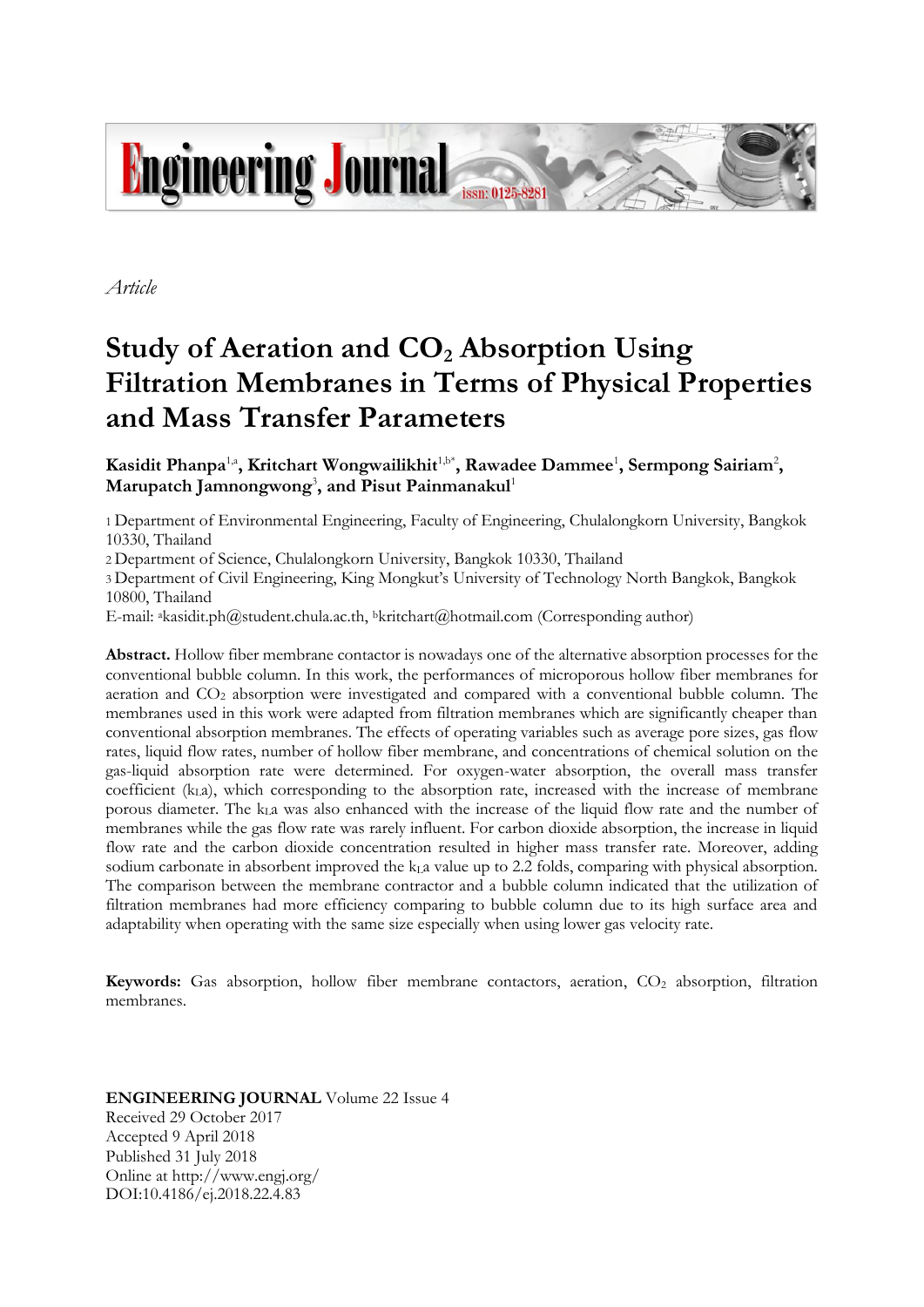# **1. Introduction**

Carbon dioxide  $(CO_2)$  is, nowadays, one of the concerning substances for global warming. The concentration of CO<sup>2</sup> in atmospheric has dramatically increased to approximately 450 ppm by 2030 and between 750 ppm and 1,300 ppm by 2100 [1]; Increasing of  $CO<sub>2</sub>$  in atmospheric causes global warming, climate change, and subsequently affects creatures in earth. The major cause of the increase of  $CO<sub>2</sub>$  in atmosphere is the combustion of organic substances that used for energy generation, electricity, and industry processes. In order to prevent the exposing of  $CO<sub>2</sub>$ , the conventional equipment for  $CO<sub>2</sub>$  absorption were pioneered including bubble column, spray column, packed column and tray column. All of the operations provide contacting areas between gas and liquid to transfer  $CO<sub>2</sub>$  from gas phase to liquid phase in order to reduce the amounts of CO<sup>2</sup> exposing to atmosphere. From all equipment, bubble column is widely used because of its ease in operation procedure, absorption capacity as well as its low operating cost. However, industrial-scale bubble columns are confronted a variety of operational problems including flooding, entrainment and foaming [2]. Hence, in this recent years, the gas absorption using hollow fiber membrane contactor has been investigated to be an alternative of the bubble column; not only it can provide greater gas-liquid transfer area comparing to the conventional equipment [3] but also its operational flexibility, economic operating cost, linear scaleup, and simple prediction [4].

The success of using hollow fiber membranes for  $CO<sub>2</sub>$  removal can be found in many researches. For CO2-water absorption, various removal efficiencies were reached, depending on their operating conditions and material of membranes [5-9]. The maximum  $CO<sub>2</sub>$  removal of 76% by the absorption in water was achieved in a polypropylene hollow fiber membrane [5], while only  $20\%$  of  $CO<sub>2</sub>$  removal efficiency was reached with a polyvinylidenefluoride membrane [6]. The improvement of CO<sub>2</sub> removal could be done by introducing the chemical reaction that could enhance the treatment efficiency up to 87% when the monoethanolamine was used with a polypropylene membrane [7].

The membranes used in the membrane contactor can be hydrophobic or hydrophilic and its pores can be either gas filled or liquid filled [5, 10]. Hydrophobic surface membranes with high porosity and chemical resistance was claimed to be the most effective one [11]. It was also found that the throughput of liquid in the tube side offers a significant improvement in performance, comparing when operating in the shell side of the module [3]. Normally, specific absorption membranes are made of polypropylene (PP) and Polytetrafluoroethylene (PTFE). Regarding the hollow membrane required very specific characteristics (i.e. chemical resistance, high porosity etc.), the cost of production for these membranes are very high [11]. In order to overcome the problem, in this work, the membrane using for filtration process was adapted to use in absorption system since filtration membranes also have high porosity, chemical resistance with significantly lower cost.

Therefore, this research purpose was to investigate the performances of hollow fiber filtration membranes and compared their performance with conventional bubble column in term of the overall volumetric mass transfer coefficient  $(k<sub>L</sub>a)$ . The specific design criteria and the suitable correlation for predicting the performance of hollow fiber membrane contactors for gas absorption of  $O_2$  and  $CO_2$  were identified.

# **2. Methodology**

## **2.1. Membrane Characterization**

In this research, a polyvinylidene fluoride microfiltration membrane (MF), represented as type A, and two Ultrafiltration membranes (UF), represented as type B and C, were studied. Their physical characteristics were identified with an environmental scanning electron microscope (ESEM). The Wilhelmy method was applied to measure the contact angle of the membranes surfaces [11].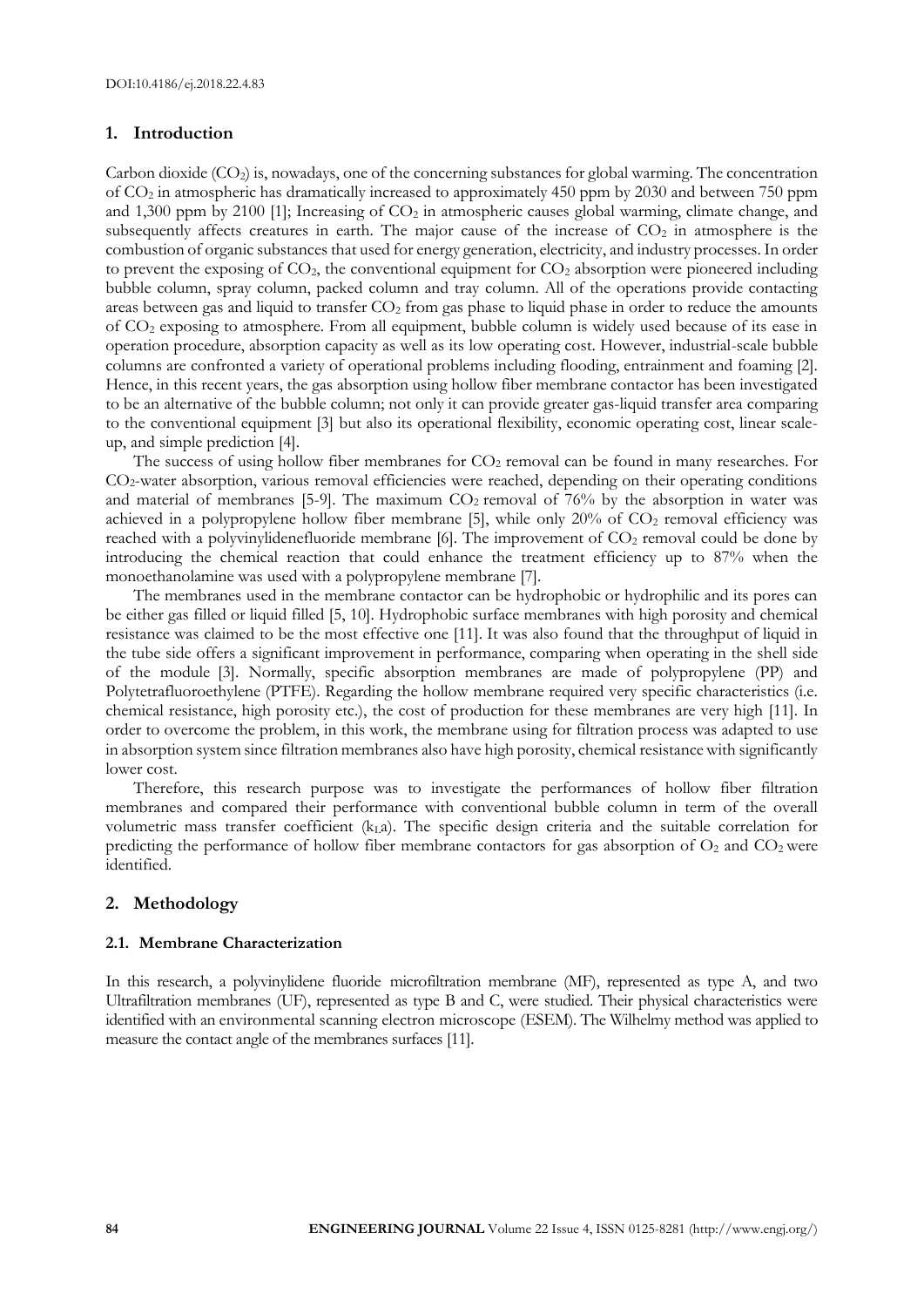

Fig. 1. Membrane surface morphology (a) Membrane A (b) Membrane B (c) Membrane C.

The structures and surfaces of membrane A, B and C identified with ESEM are illustrated as in Fig. 1. The surface of membrane A was smooth as can be seen in Fig. 1(a). The porous diameter of membrane A was 0.160 µm; the contact angle of membrane A was 61.1 which indicated that the surface of membrane A was hydrophilic. The membrane B and C consisted of fibers (Type B) and small porous (Type C), as shown in Fig. 1(b) and 1(c), had their porous diameter to 0.024 and 0.109 µm, respectively. The property of membrane B and C were hydrophobic and hydrophilic corresponding to their contact angle of 136.0 and 0.0, respectively. The summary of the characteristics of hollow fiber membranes are provided in Table 1.

Table 1. Characteristics of hollow fiber membrane used in this research.

| Type | Porous diameter $(\mu m)$ | $DCA$ ( $\circ$ ) | Hydro-property     |
|------|---------------------------|-------------------|--------------------|
| A    | 0.160                     | 61.1              | Hydrophilic        |
|      | 0.024                     | 136.0             | Hydrophobic        |
|      | 9.109                     |                   | <b>Hydrophilic</b> |

## **2.2. Experimental Set-Up**

In this work, both aeration and CO<sub>2</sub> absorption were studied. The equipment used in the aeration process were set up as illustrated in Fig. 2. The hollow fiber membranes were placed inside a 1-cm inside-diameter and 20-cm effective length glass module. Air was fed to the shell side of the glass module with air pump and regulated its flow rate with a flow meter. The air flew pass the outer surface of hollow fiber membrane before exposed to atmosphere. The inside of hollow fiber membranes were connected to liquid pump in order to circulate liquid inside membrane and liquid circulation system. The counter current regime was selected as it provided a great driving force for mass transfer [3]. Oxygen-free water was prepared by the chemical reaction of sodium sulphite (Na2SO3) with dissolved oxygen in water [12]. Within the liquid flow circulation line, a dissolved oxygen sensor, Horiba OM-51, was used to measure oxygen concentration in liquid phase as function of time.

For carbon dioxide experiments, experimental set-up was almost the same as aeration system exclude gas feeding system and the measurement methodology. Noted that for CO<sub>2</sub> absorption system, the gas phase was not continuously flow but accumulated within the shell side of module due to the limitation of measurement. The initial  $CO<sub>2</sub>$  concentration at 9000 ppm was prepared by mixing pure  $CO<sub>2</sub>$  with fresh air before initiated to the shell side of membrane. The Testo  $CO<sub>2</sub>$ -535 was used as the  $CO<sub>2</sub>$  concentration sensor inside the reactor in order to determine mass transfer parameters and its efficiency. The deionized water with sodium carbonate (Na<sub>2</sub>CO<sub>3</sub>) solution at  $0, 1, 5$ , and 10 percent by weight was used as liquid phase for absorption of  $CO<sub>2</sub>$ .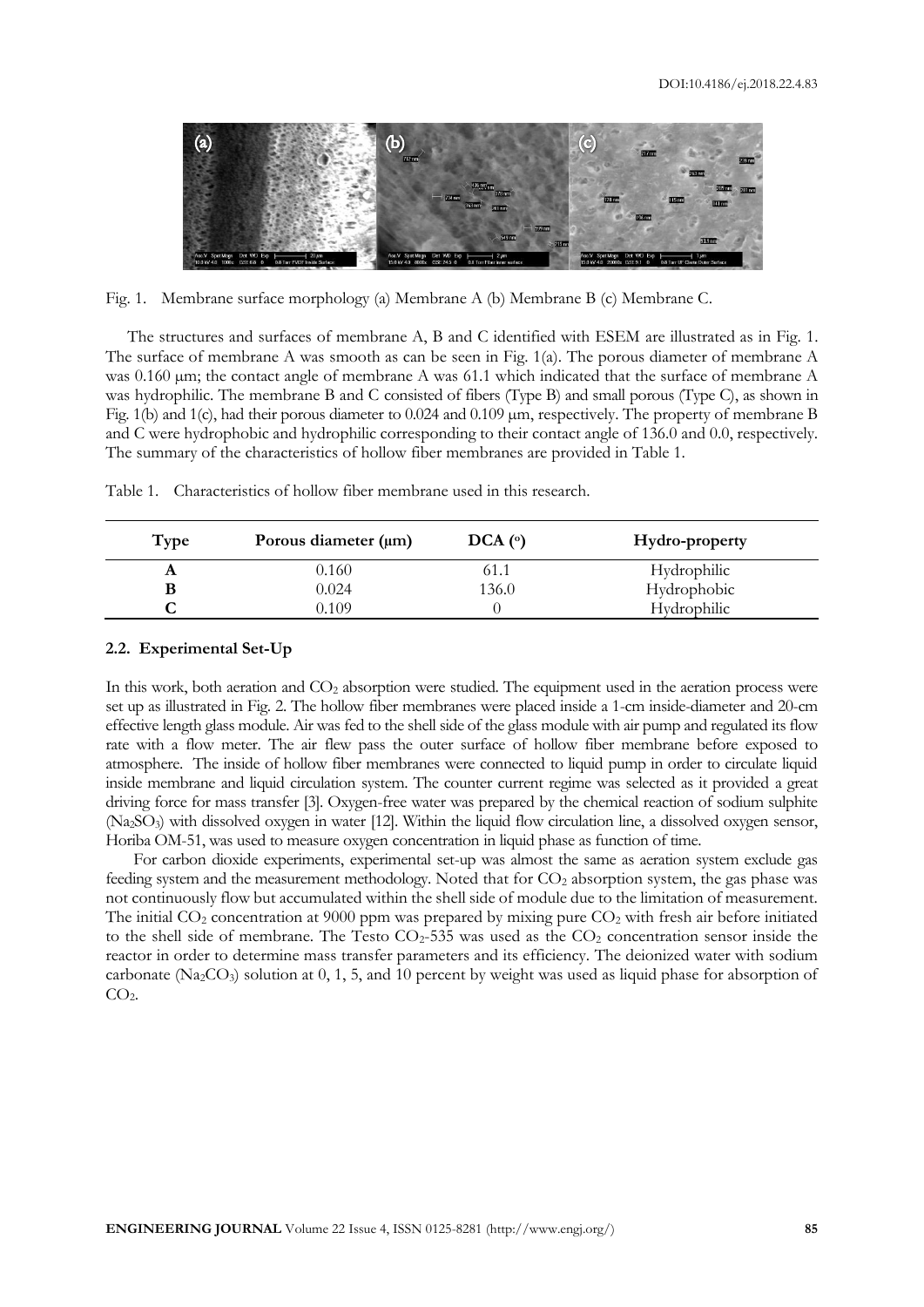

Fig. 2. Experimental set-up for aeration system.

#### **2.3. Analytical Method**

In all experiments, the concentration data was collected every 10 seconds until 30 minutes to ensure that the steady state had been reached. All the experiments were conducted at temperature of 25 °C.

# 2.3.1. Determination of overall mass transfer coefficient  $(k<sub>L</sub>a)$  in aeration system

The mass transfer coefficient (k<sub>La</sub>) for aeration process ( $O<sub>2</sub>$  absorption in water) were determined by applying the American Society of Civil Engineers (ASCE) method [13] which derived from mass balance equation as shown in  $Eq.(1);$ 

$$
\frac{dC}{dt} = k_L a (C^* - C_L)
$$
\n(1)

where its integration form is expressed as in Eq. (2)

$$
\ln(C^* - C_L) = \ln(C^*) - k_L a \cdot t \tag{2}
$$

From Eq. (2),  $k<sub>L</sub>a$  value was determined from the slope of  $ln(C<sup>*</sup><sub>L</sub>-C<sub>l</sub>)$  and t.

## 2.3.2. Determination of overall mass transfer coefficient  $(k<sub>L</sub>a)$  in CO<sub>2</sub> absorption system

The  $k<sub>L</sub>a$  determination method for  $CO<sub>2</sub>$  absorption system was different from aeration system because the gas phase was not flow continuously. The method was initially derived with the mass balance equation of  $CO<sub>2</sub>$ transferred between gas and liquid phase. At any transfer concentration, the change of dissolved  $CO<sub>2</sub>$  in liquid phase must be equal to  $CO_2$  transferred from gas phase. Hence, the  $CO_2$  balance equation is given by the following Eq. (3) and can be written as in Eq. (4) where V refers to volume of fluid in system, C refers to  $CO<sub>2</sub>$  concentration, subscripts of g and L refer to gas and liquid phase while i and t are corresponding to initial and at considered time respectively.

$$
\Delta C_s V_s = \Delta C_L V_L \tag{3}
$$

$$
(C_{g,in} - C_{g,t})V_g = (C_{L,t} - C_{L,t})V_L
$$
\n(4)

As the initial CO<sub>2</sub> concentration in DI-water was zero, concentration of gas as function of liquid concentration can be expressed as in Eq. (5);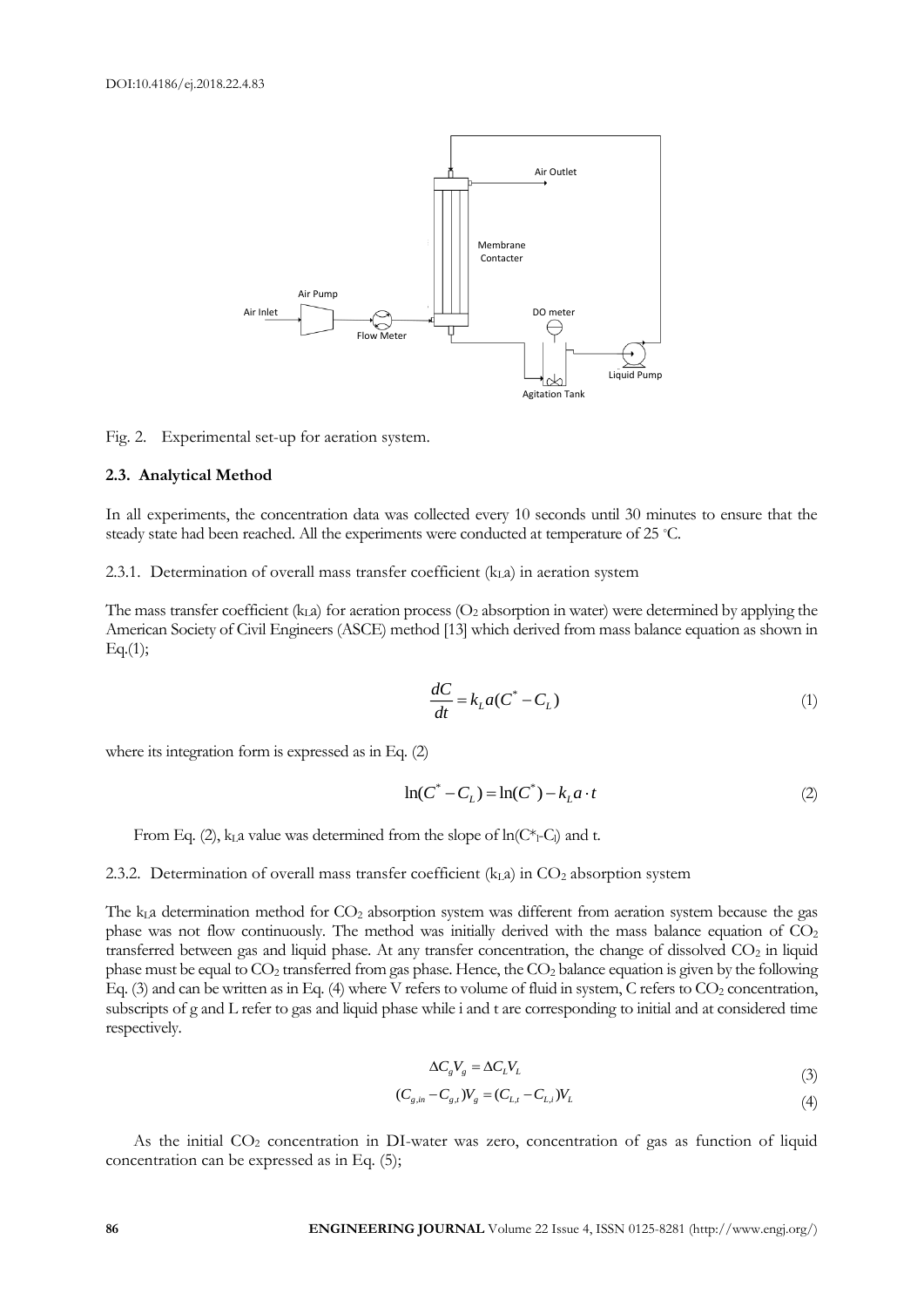DOI:10.4186/ej.2018.22.4.83

$$
C_{g,t} = C_{g,in} - \frac{C_{L,t} V_L}{V_G} \tag{5}
$$

Eq. (1) combines with Henry's Law can be written as;

$$
\frac{dC}{dt} = k_L a (C^* - C_{L,t}) = k_L a (k_H C_{g,t} - C_{L,t})
$$
\n(6)

Combine Eq. (5) with Eq. (6) yields;

$$
\frac{dC}{dt} = k_L a \left[ k_H C_{g,in} - C_{L,t} \left( \frac{k_H V_L}{V_G} + 1 \right) \right]
$$
\n<sup>(7)</sup>

Define  $\theta = \frac{k_H V_L}{V_G} + 1$ , therefore, Eq. (7) becomes;

$$
\frac{1}{k_{H}C_{g,in} - C_{L,t}\theta} dC_{L} = k_{L}a \cdot dt
$$
\n(8)

$$
\ln \frac{k_{H}C_{g,in} - C_{L,t}\theta}{k_{H}C_{g,in} - C_{L,t}\theta} = -k_{L}a \cdot \theta \cdot t
$$
\n(9)

From Eq. (9), the kLa for CO<sub>2</sub> absorption can be obtained from slope of  $\ln \frac{k_{\text{H}}C_{\text{g,in}}-C_{\text{L}}\theta}{k_{\text{L}}C_{\text{L}}C_{\text{L}}}$  $rac{R_{\text{H}}C_{\text{g,in}}}{k_{\text{H}}C_{\text{g,in}} - C_{\text{l,i}}\theta}$  and  $\theta$ t.

## 2.3.3.  $CO<sub>2</sub>$  Removal efficiency

 $CO<sub>2</sub>$  removal efficiency is considered from difference between  $CO<sub>2</sub>$  concentration at initial condition and at considered time with initial concentration as divisor as shown in Eq. (10)<br>
CO. Removal Efficiency =  $\frac{CO_{2,\text{initial}}-CO_{2,\text{at}}}{CO}$ 

$$
CO2 Removal Efficiency = \frac{CO2,initial - CO2,at time t}{CO2,initial} \times 100\%
$$
 (10)

# **3. Results and Discussions**

## **3.1. Membrane Selection**

The oxygen-water absorption experiment was conducted at gas and liquid flow rate of 10 LPM and 0.1 LPM respectively. The results as shown in Fig. 3 indicated that the  $k<sub>L</sub>a$  of membrane A were higher than B and C due to its larger porous size. However, membrane B that had smaller porous diameter yielded higher kLa than membrane C; it was possibly happened because the surface of membrane B was hydrophobic which normally dry during the operation between air and water. This dry operation was confirmed to achieve higher rate comparing with the wet operation of hydrophilic surface [14]. According to its highest mass transfer coefficient, membrane A was selected to study the effect of operating conditions on its mass transfer parameters and efficiency.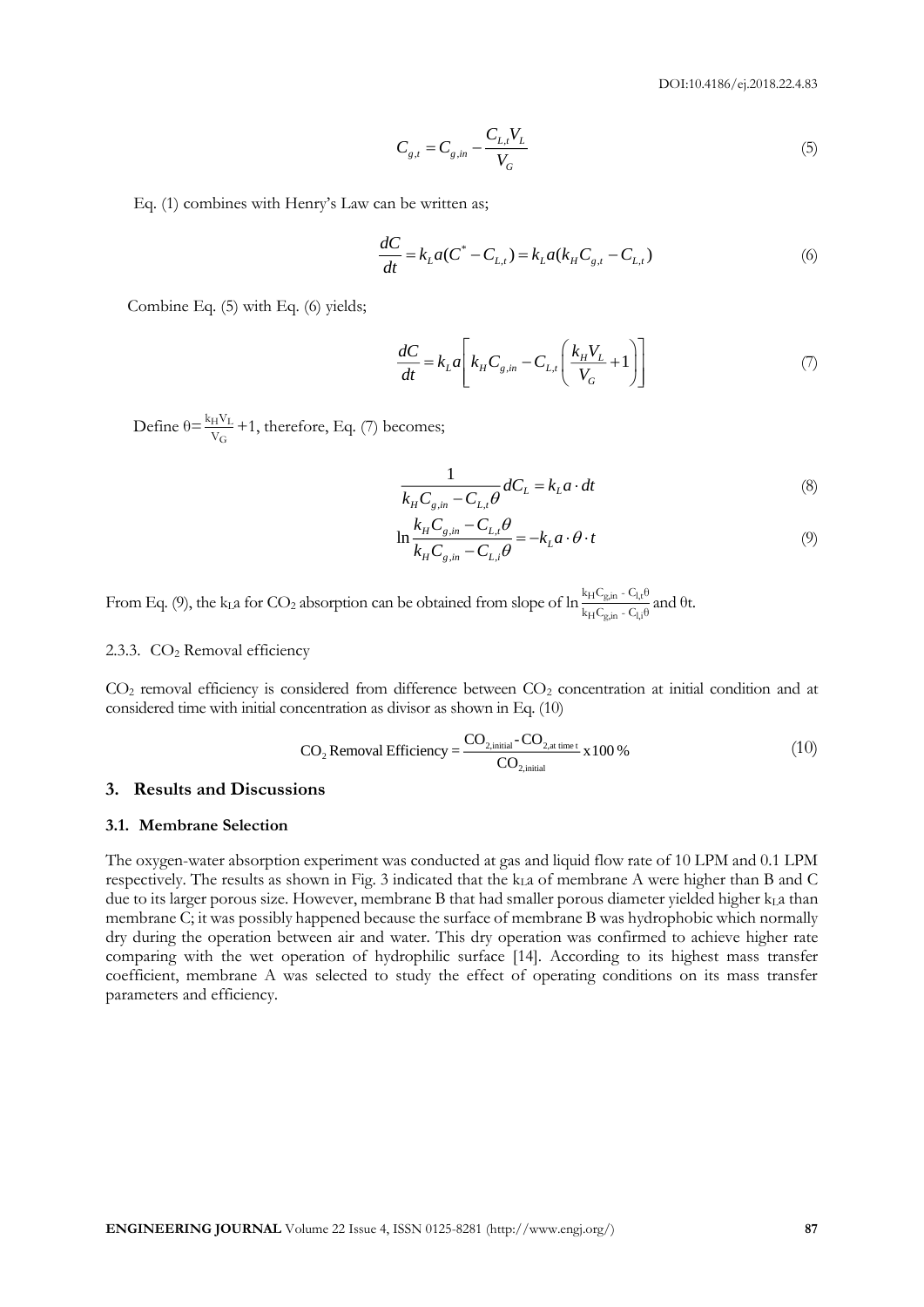

Fig. 3. Comparison of the k<sub>L</sub>a in aeration system with different types of membrane. ( $Q_g = 10$  LPM,  $Q_L$  = 0.1 LPM, Number of membrane module = 5).

# **3.2. Effect of Operating Variables and Membrane Configuration on the Overall Mass Transfer Coefficient (kLa)**

In this part, the effect of operating variables consisted of gas flow rate, liquid flow rate as well as number of membrane on overall mass transfer coefficient  $(k<sub>L</sub>a)$  of membrane A were investigated.

## 3.2.1. Effect of gas flow rate

Figure 4 illustrates the effect of gas flow rate on the k<sub>L</sub>a at constant liquid flow rate of 0.1 l/min. In the figure, the kLa value slightly rose as the gas flow rate included which implied that the gas flow rate had slightly effect on the k<sub>L</sub>a. Due to this fact, it could be interpreted that the mass transfer rate for the hollow fiber membrane was limiting at liquid interphase [6, 15].



Fig. 4. Effect of the gas flow rate on the overall mass transfer coefficient  $(k<sub>L</sub>a)$  in aeration system  $(Q<sub>L</sub> = 0.1$  LPM, Number of membrane module = 5).

Similar results were reported by Wang et al. [15], the gas flow rate was found to have no impact on the overall mass transfer coefficient. Not only for the aeration process, it was also confirmed by Atchariyawut et al [6] that the mass transfer resistance of CO<sub>2</sub>-water absorption was limiting in the liquid phase, which normally found in the absorption of low-soluble substances.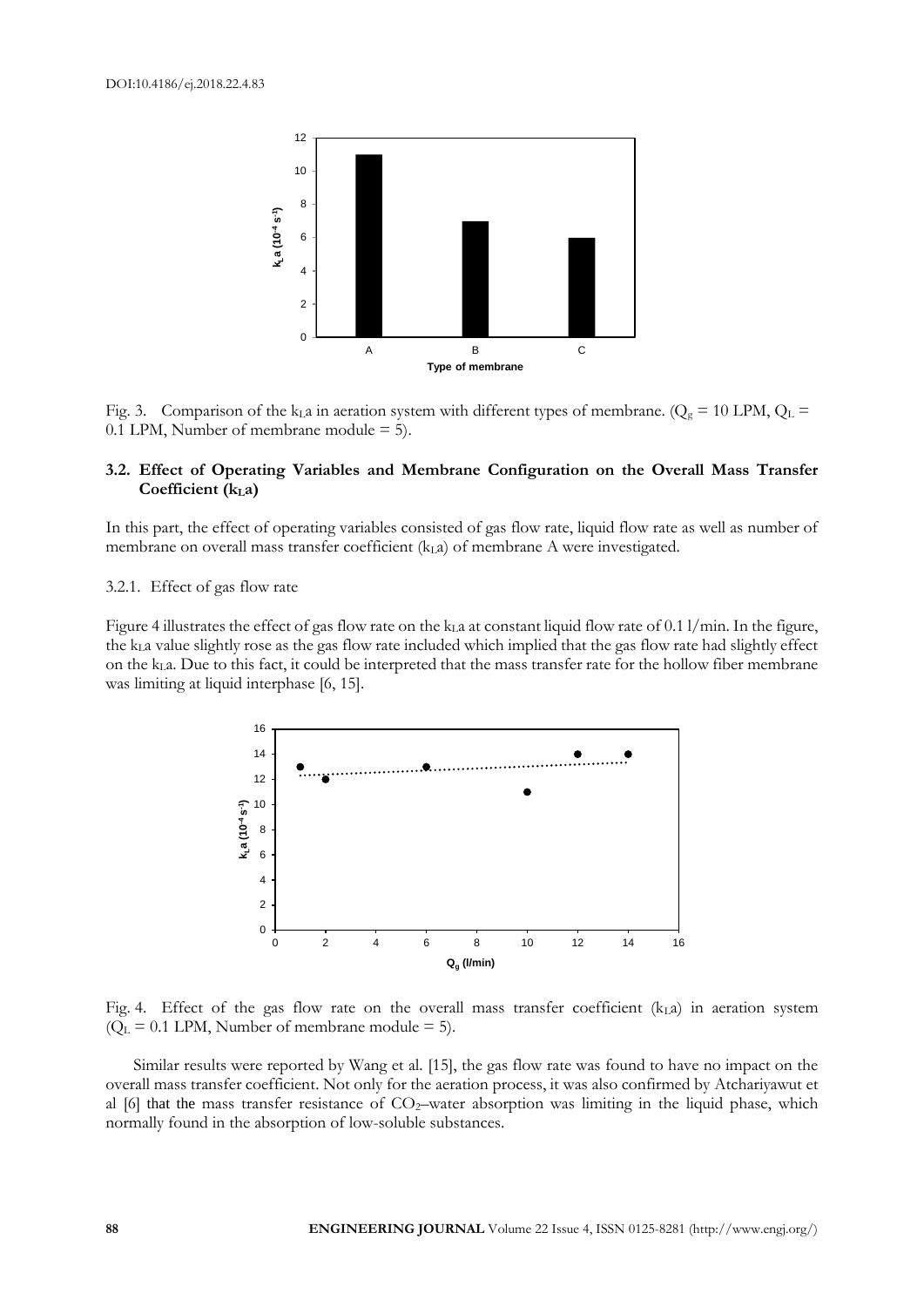### 3.2.2. Effect of liquid flow rate

Figure 5 shows the effect of liquid flow rate on the  $k<sub>L</sub>a$  at gas flow rate of 21/min. As seen in the figure, the increasing in liquid flow rate greatly enhanced  $k<sub>L</sub>$  value especially at low liquid flow rate. The increment of liquid flow rate caused higher liquid velocity in the hollow membrane, and reduced the mass transfer resistance in liquid phase. The observation is supported by Graetz-Lévêque equation (Eq. 11) which normally used to predict the tube side mass transfer coefficient [16, 17].

$$
Sh = \frac{k_L d_i}{D_i} = 1.62 \sqrt[3]{\frac{d_i^2 V_L}{L \cdot D_i}}
$$
(11)



Fig. 5. Effect of the liquid flow rate on the overall mass transfer coefficient (k<sub>La</sub>) in aeration system ( $Q_g =$  $2$  l/min, Number of membrane module = 5).

The similar behavior was also reported by Wang et al. [15]. It was claimed that the increase of the liquid velocity could accelerate the supply of the active absorbent, increase mixing, and mitigate the depletion effectively. As the result, the gas absorption flux increased with the increase of the liquid velocity. Fortescue et.al [18] and Atchariyawut et al [6] also mentioned this similar effect in term of Reynolds number.

## 3.2.3. Effect of the amount of hollow fiber membrane

The effect of the amount of hollow fiber membrane is presented in Fig. 6. The result obviously indicated that the  $k<sub>L</sub>$  a roughly increased equal to the increase of the total amounts of membrane used. As can be seen in the figure, applying 5 units approximately provided the  $k<sub>L</sub>a$  at 11 x 10<sup>-4</sup> s<sup>-1</sup> while applying 10 units yield the  $k<sub>L</sub>a$  at around 21 x 10<sup>-4</sup> s<sup>-1</sup> which was approximately two times higher. It could be clearly explained that, since the overall mass transfer coefficient (kLa) consists with two terms in multiply i.e. liquid side mass transfer coefficient  $(k<sub>L</sub>)$  and specific interfacial area (a), the increment of unit numbers of membrane significantly increased the interfacial area (a) equals to the times of unit increase and, consequently, rose the  $k<sub>L</sub>a$  [19].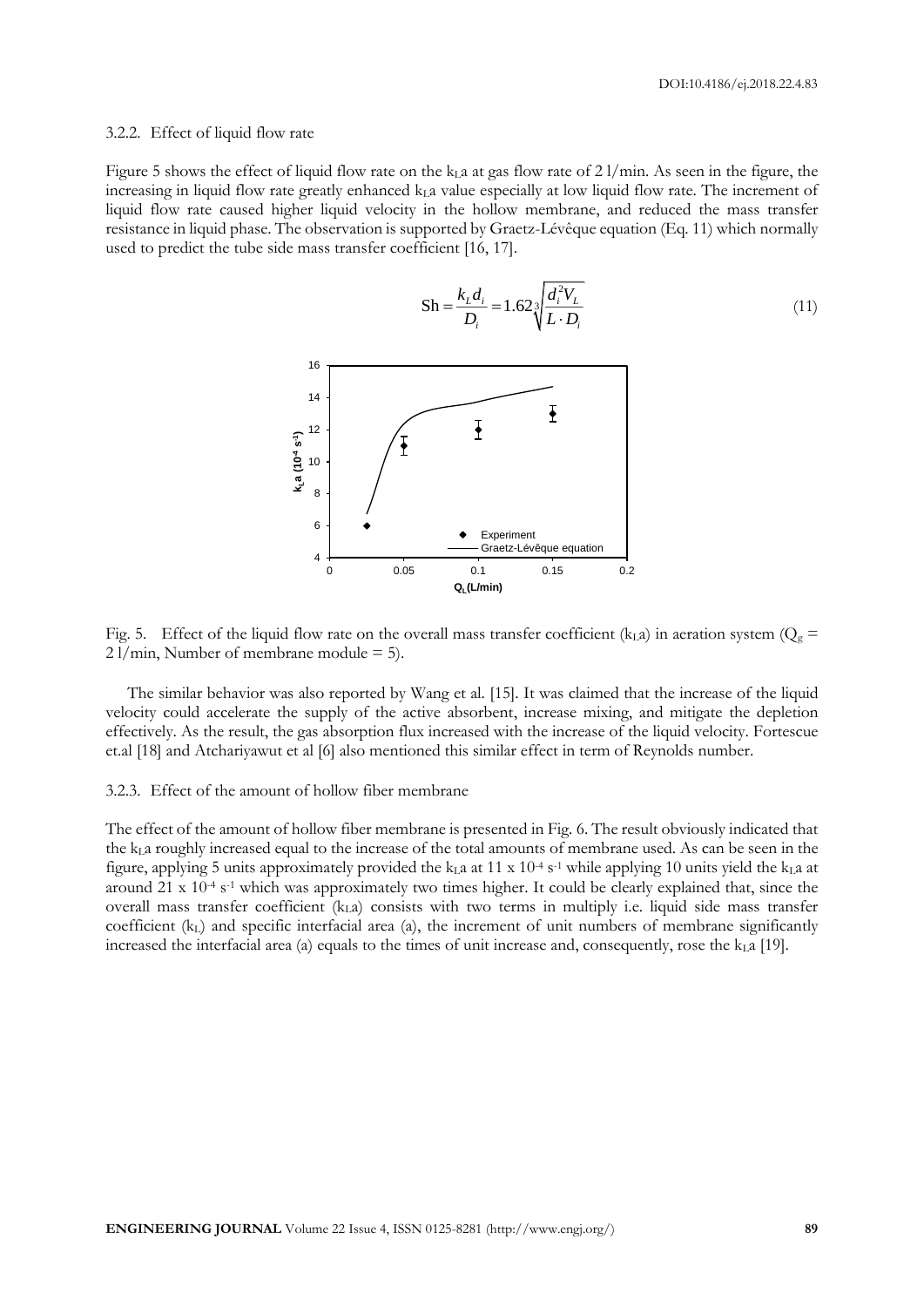

Fig. 6. Effect of number of hollow fiber membrane on the overall mass transfer coefficient (kLa) in aeration system  $(Q_L = 0.1 \text{ l/min}).$ 

## **3.3. Comparison the kLa between Hollow Fiber Membrane Contactor and Bubble Column Reactor**

The comparison of the bubble column results of Sastaravet et al. [20] with the  $k<sub>L</sub>$ a from membrane type A is depicted in Fig. 7. According to their bubble column, three types of single orifices including flexible (Fo1), rigid (R1), and flexible orifice (F1) were used in a cylindrical bubble column with 5 cm diameter and 30 cm height. From their experiments, the k<sub>L</sub>a were clearly affected by the gas velocity ( $V_g$ ) in the bubble column which was contrasted with the results of the membrane reactor. The  $k<sub>L</sub>a$  of the membrane system was superior especially at the low gas velocity with 20 units of membranes. As mentioned earlier, the significant parameter affected kLa of membrane system was the numbers of unit membrane module while the control variable for the bubble column was superficial velocity which was not flexible. The increase of the amounts of membranes would intensely rise the k<sub>L</sub>a to above the conventional bubble column; the modification was easier comparing to the adaption of gas velocity in bubble columns. Hence, this membrane contactor had an advantage to bubble column not only in term of its adaptability but also its mass transfer performance.



Fig. 7. Comparison of the  $k<sub>L</sub>a$  between the membrane contactor and the cylindrical bubble column [20] in the different gas superficial velocity.

## **3.4. The Empirical Correlation for Aeration Process of the Hollow Fiber Membrane**

The previous part indicated that the  $k<sub>L</sub>a$  from membrane contactor was the function of the liquid volumetric flow rate, the numbers of membrane tube and the surface type of membrane described by the contact angle  $(0)$ . With the purpose of further usage and design, the correlation between these variables was developed in term of dimensionless groups since it has an advantage in representing the system phenomena. With this purpose, the Buckingham Pi theorem was applied [21]. The dependent variable for the system was the kLa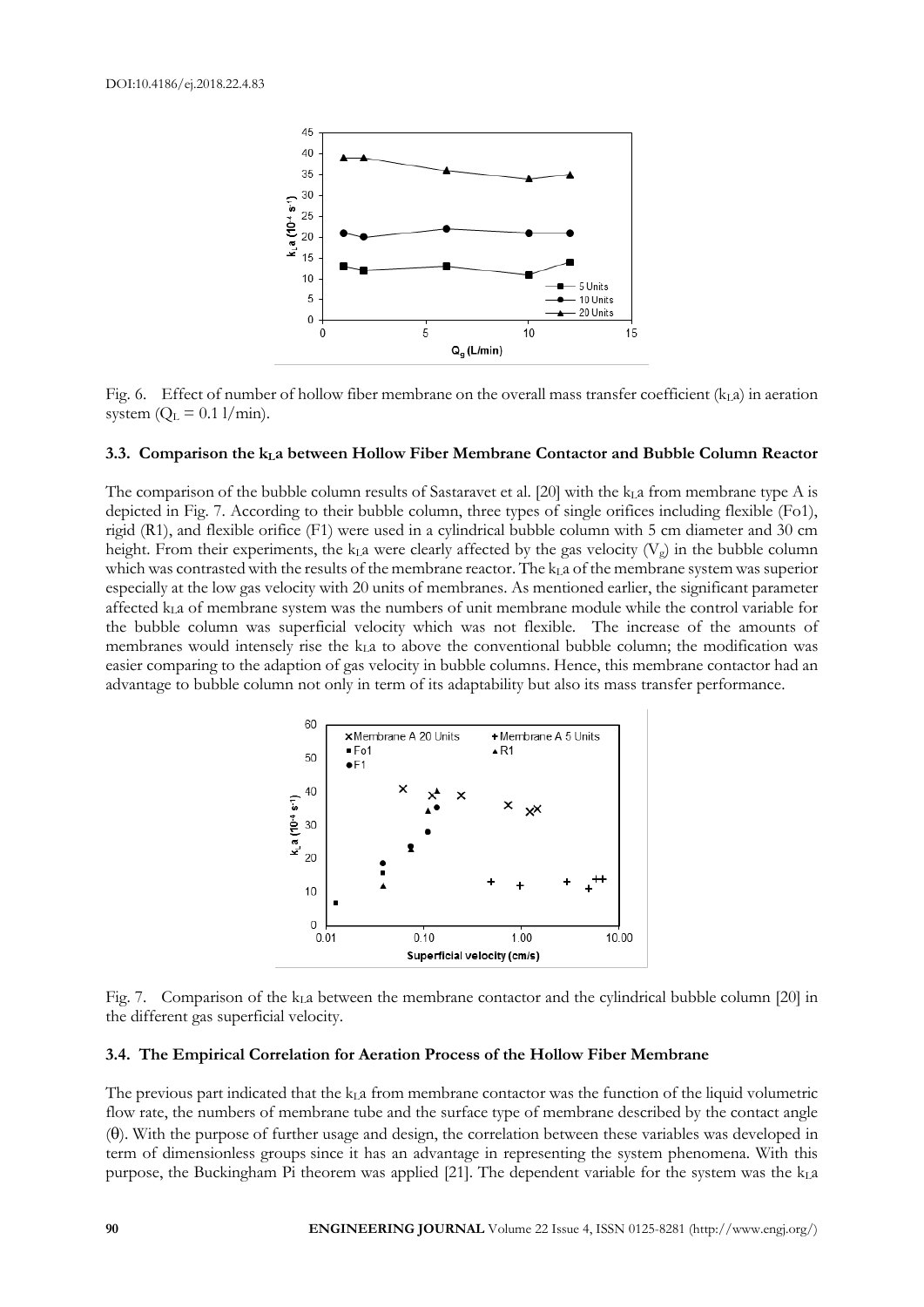while the independent variables were liquid density  $(p<sub>L</sub>)$ , liquid viscosity  $(\mu<sub>L</sub>)$ , membrane outside diameter  $(d_0)$ , liquid velocity in membrane (V<sub>l</sub>), contact angle of surface membrane ( $\theta$ ), numbers of membrane in system (n) and inside diameter of module (D<sub>i</sub>). After the Buckingham Pi Theorem was applied the relationship of variables can be described as in Eq. (12).

$$
\frac{k_L a V_L}{g} = f(\text{Re}_L, \phi, \theta)
$$
\n(12)

In the equation, the  $k<sub>L</sub>a$  is formed the dimensionless group with  $V<sub>l</sub>$  and g and is the function of liquid Reynolds number (Re<sub>L</sub>), packing density  $(\emptyset)$  and contact angle of membrane surface ( $\theta$ ). The liquid Reynolds number and packing density are expressed in Eq. (13) and (14), respectively.

$$
\text{Re}_{\text{L}} = \frac{\rho_L V_L d_i}{\mu_L} \tag{13}
$$

$$
\phi = n \left( \frac{d_o}{D_i} \right)^2 \tag{14}
$$

The non-linear regression was applied to obtain the relations between each group and found that the relation was in form of exponential as showed in Eq. (15). Each parameter of the equation is expressed in Eq. (16)-(18).

$$
\frac{k_L a V_L}{g} = K \operatorname{Re}_{\mathrm{L}}^a \phi^b \tag{15}
$$

where;

$$
K = 2.68 \times 10^{-10} \left[ 3,500 - 111(\theta) + (\theta)^2 \right]
$$
 (16)

$$
a = 1.29 + 0.0069(\theta) - 5.2x10^{-5}(\theta)^{2}
$$
 (17)

$$
a = 1.29 + 0.0069(\theta) - 5.2x10(\theta)
$$
\n
$$
b = 2.45 - 0.033(\theta) + 2.21x10^{-4}(\theta)^{2}
$$
\n(18)

From Eq. (15), the mass transfer coefficient dimensionless group is majorly depending on the liquid Reynold number and packing density as both variables were in exponential function to it. However, the contact angle plays an important role as it affects all parameters in Eq. (15) in form of parabolic function, Eq. (16)-(18). The optimum contact angle for the aeration process predicting with Eq. (15) is 98 degrees which is the hydrophobic surface membrane that was claimed to be better than hydrophilic [14]. For validation, this model accuracy was identified by comparing the calculated values from Eq. (15) and the experimental values at the same condition as depicted in Fig. 8. The figure indicates that the kLa value from the equation are consistent with the experimental results with the average deviation than  $\pm$  13.26 %.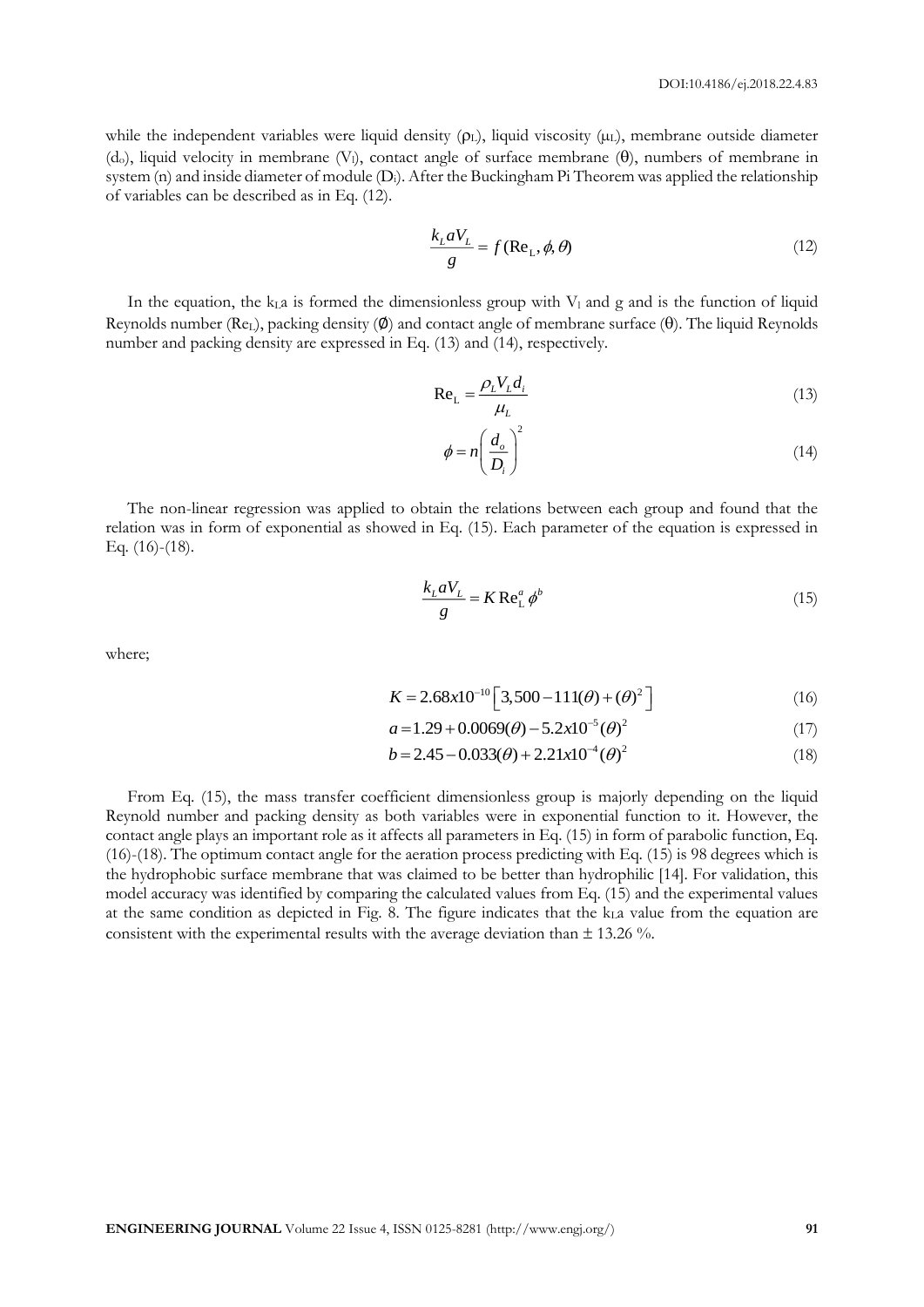

Fig. 8. Comparison of  $k<sub>L</sub>a$  from the experiment and the empirical correlation for aeration in hollow fiber membrane.

## **3.5. Application of Hollow Fiber Membrane: CO<sup>2</sup> Absorption**

In this part, the  $k<sub>L</sub>a$  for  $CO<sub>2</sub>$  absorption and  $CO<sub>2</sub>$  removal efficiency were studied. The liquid phase was constantly circulated at  $0.15$  l/min for all the  $CO<sub>2</sub>$  experiment.



Fig. 9. Comparison of kLa between physical and chemical absorption.

Figure 9 illustrates the results of  $CO<sub>2</sub>$  absorption in different Na<sub>2</sub>CO<sub>3</sub> concentration. The increase of  $N_{\rm 22}CO_3$  concentration rose the k<sub>L</sub>a value since  $CO_2$  is the acid gas which can rapidly react with base solution of Na<sub>2</sub>CO<sub>3</sub>. Therefore, as can be seen in Fig. 10 which compares the CO<sub>2</sub> removal efficiency between at different concentrations of Na<sub>2</sub>CO<sub>3</sub> for time up to 30 minutes, the treatment efficiency of CO<sub>2</sub> rose rapidly at time between 0-10 minutes especially for higher concentration of  $Na<sub>2</sub>CO<sub>3</sub>$ . The treatment efficiency subsequently went up slowly to approximate 80 percent for any concentration of  $Na_2CO_3$  and 62 percent for DI water. For time between 0-3 minute, the higher concentration of  $Na<sub>2</sub>CO<sub>3</sub>$  resulted in faster reaction and higher  $k<sub>L</sub>a$ ; the treatment efficiency for higher concentration was higher over this period. However, after 3 minute, the different of  $\text{Na}_2\text{CO}_3$  concentration didn't have clearly effect on the treatment efficiency despite of their  $k<sub>L</sub>a$  value. This occurred due to the decrease of saturated concentration  $CO<sub>2</sub>$  when presenting of Na<sub>2</sub>CO<sub>3</sub> particularly at high concentration [22]. The decrease of CO<sub>2</sub> saturated concentration reduced the mass transfer rate as  $C_{L}$ <sup>\*</sup> in Eq. (1) was decreased.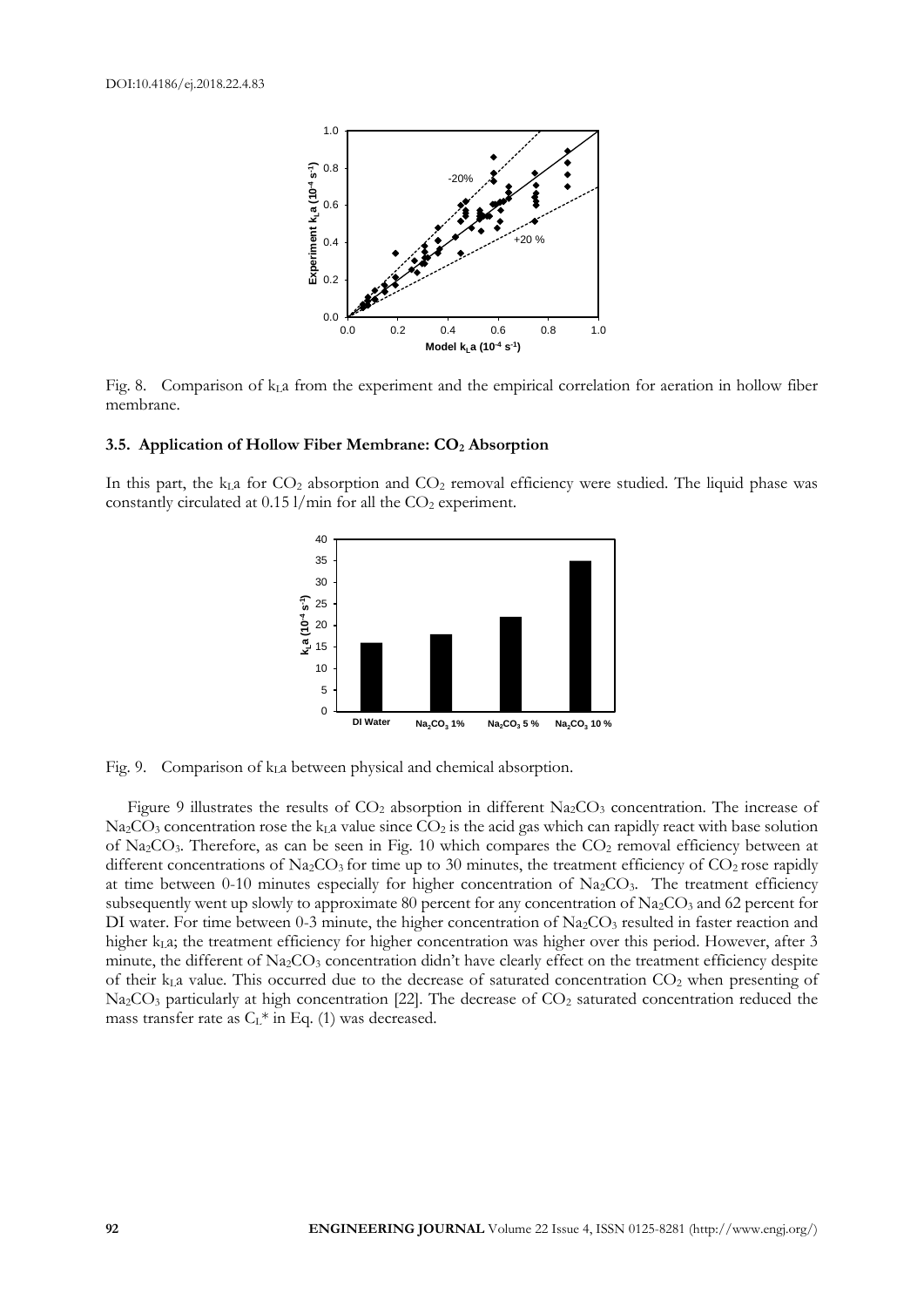

Fig. 10. Comparison of CO<sup>2</sup> removal efficiency between physical and chemical absorption.

Moreover, the prediction model for  $CO<sub>2</sub>$  absorption was developed following the methodology of the aeration empirical model. From the non-linear regression, the prediction equation for CO<sub>2</sub> absorption was found to be in term of exponential function with liquid Reynolds number (ReL) and initial gas concentration ( $C_{g,\text{initial}}$ ). The chemical absorption was also concerned by addition of Na<sub>2</sub>CO<sub>3</sub> concentration term as expressed in Eq. (16). The accuracy of this equation is very satisfactory with the deviation less than  $\pm$  3.77 % as depicted in Fig. 11.



Fig. 11. Comparison of  $k<sub>L</sub>a$  from the experiment and the empirical correlation for  $CO<sub>2</sub>$  absorption in hollow fiber membrane.

# **4. Conclusion**

This research investigated the overall mass transfer coefficient  $(k<sub>L</sub>a)$  for three different types of microporous hollow fiber membrane which normally used in filtration process. These types of membranes are cheaper than the conventional membrane used in the absorption process. It was found that these membranes could be used for the aeration process and absorption of  $CO<sub>2</sub>$  effortlessly. The membranes also had an advantage over a bubble column as it could increase its mass transfer rate flexibly by increasing the number of membranes that resulted in rising its interfacial area significantly. Moreover, the effects of each operating parameter were determined. The consistent results with the commercial absorption membrane were obtained. For the same number of membrane tube, the membrane with the largest porous diameter yielded the highest  $k<sub>L</sub>$  value since it provided greater contact area. The contact angle also played an important role regarding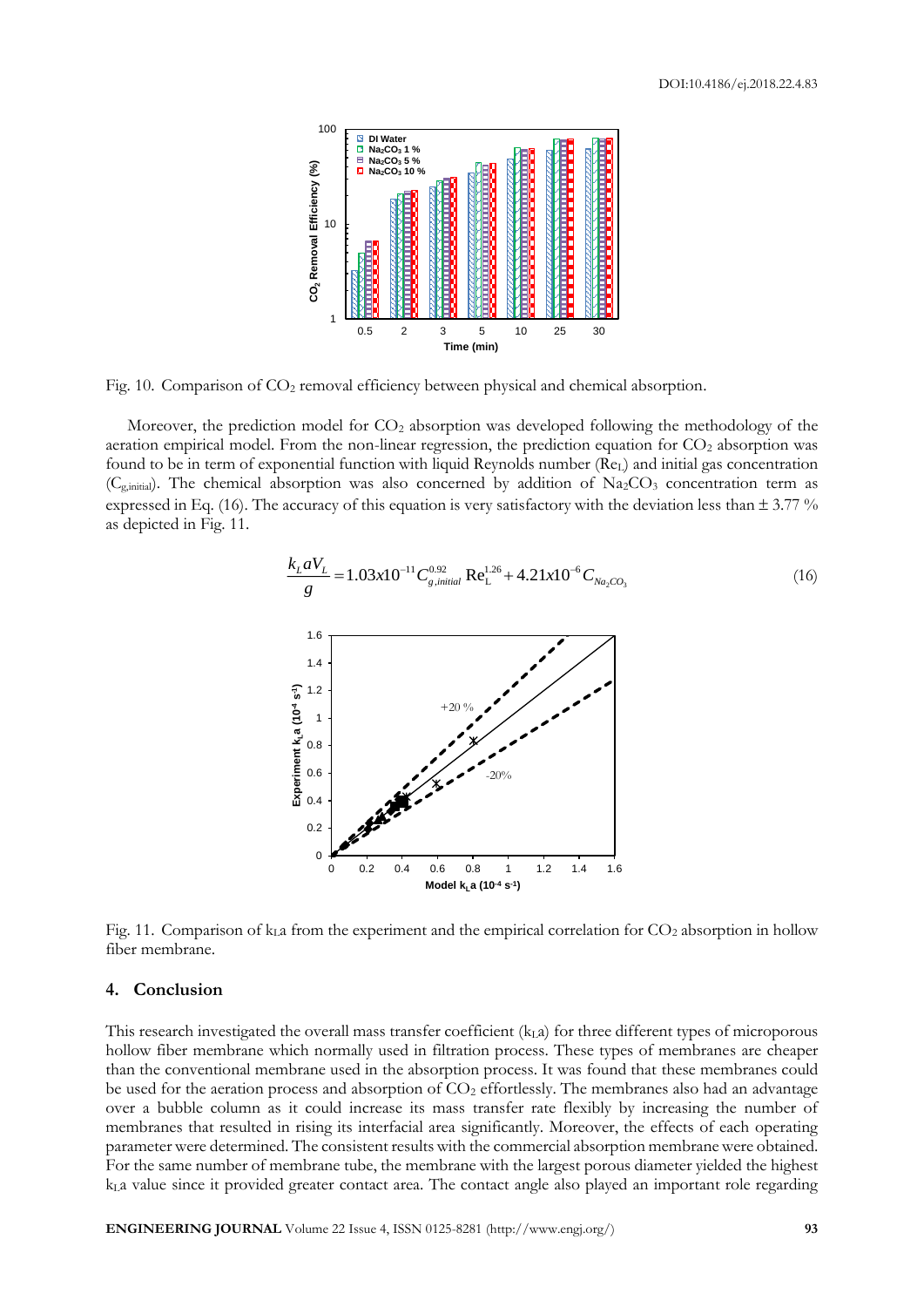their operating surfaces. The hydrophobic surface trended to have higher  $k<sub>L</sub>a$  value for aeration process since the operating surface was dry when operating with water. The  $k<sub>L</sub>a$  value was also affected with the increase of the liquid flow rate but rarely affected on the gas flow rate because the mass transfer rate was limiting at the liquid phase. The membrane could also applied to absorb  $CO<sub>2</sub>$  gas into liquid phase. It was confirmed that the carbon dioxide treatment efficiency up to approximate 80 percent could be reached within 25 minute with the assistance of Na<sub>2</sub>CO<sub>3</sub> base solution. The empirical equations for prediction of the mass transfer coefficient for both aeration and  $CO<sub>2</sub>$  absorption were proposed with the acceptable accuracy.

# **Nomenclature**

- a Specific Interfacial Area (m-1 )
- c<sup>L</sup> Dissolved Oxygen Concentration Saturation at Specific Time (mg/l)
- c\* Maximum Dissolved Oxygen Concentration Saturation (mg/l)
- cg,initial Initial Gas Concentration (mg/l)
- $c_{g,t}$  Gas Concentration at Specific Time (mg/l)
- d<sup>i</sup> Inside Diameter of Hollow Fiber Membrane (m)
- d<sup>o</sup> Outside Diameter of Hollow Fiber Membrane (m)
- D<sub>i</sub> Inside Diameter of Module (m)
- $D_{iL}$  The Diffusion Coefficient (m<sup>2</sup>/s)
- ESEM Environment Scanning Electron Microscope
- g Gravitational Acceleration (m/s<sup>2</sup> )
- $k_H$  Henry 's Law Constant (L·atm/mol)
- $k<sub>L</sub>a$  Overall Mass Transfer Coefficient (1/s)
- k<sub>L</sub> Liquid-Side Mass Transfer Coefficient (m/s)
- L Effective Length of The Membrane Module (m)
- n Number of Hollow Fiber Membrane
- $Q_g$  Gas Flow Rate (l/min)
- $Q_1$  Liquid Flow Rate  $(1/\text{min})$
- Re Reynolds Number
- Sh Sherwood Number
- t Time (s)
- $V_g$  Gas Velocity (m/s)
- $V_1$  Liquid Velocity (m/s)

Greek letters

- ρ<sup>l</sup> Liquid Density (kg/m<sup>3</sup> )
- $\mu$ l Viscosity of Liquid (Pa·s)
- Ø Membrane Module Packing Density
- Ɵ Contact Angle of Membrane Surface (O)

# **Acknowledgement**

This research was funded by the Graduate School Thesis Grant, the Ratchadapisek Sompoch Endowment Fund (2016) CU-59-052-CC, Chulalongkorn University and Climate Change and Disaster Management Cluster.

# **References**

- [1] M. R. Henderson, A. S. Reinert, P. Dekhtyar, and A. Migdal, "Climate change in 2017: Implications for business," Harvard Business School, 317-032, 2017.
- [2] W. Rongwong, S. Boributh, S. Assabumrungrat, N. Laosiripojana, and R. Jiraratananon, "Simultaneous absorption of CO<sup>2</sup> and H2S from biogas by capillary membrane contactor," *Journal of Membrane Science*, vol. 392– 393. pp. 38– 47, 2012.
- [3] D. deMontigny, P. Tontiwachwuthikul, and A. Chakma, "Using polypropylene and polytetrafluoroethylene membranes in a membrane contactor for CO<sup>2</sup> absorption," *Journal of Membrane Science*, vol. 277, pp. 99–107, 2006.